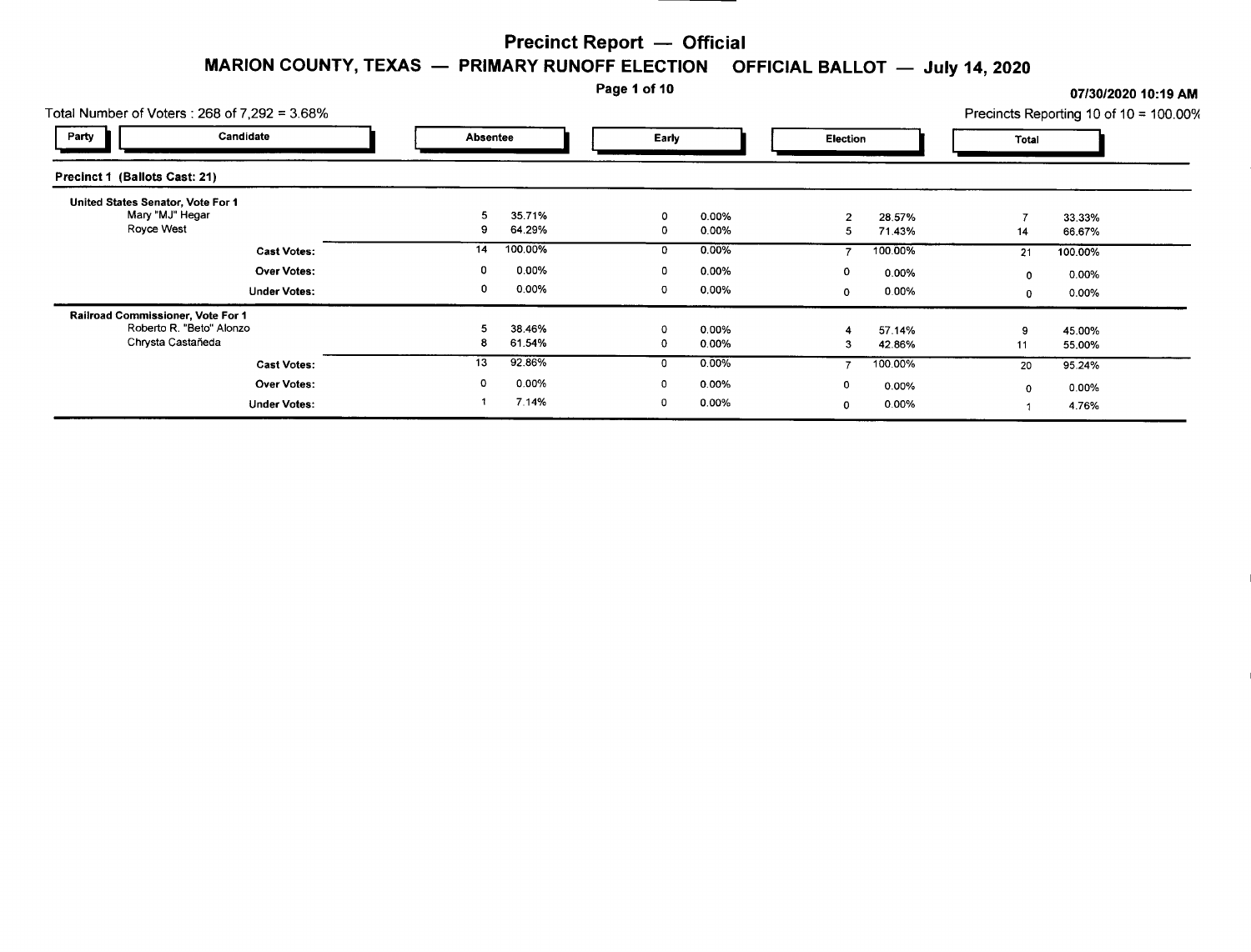# Page 2 of 10 **07/30/2020 10:19 AM** 07/30/2020 10:19 AM

|                                                 | Total Number of Voters: $268$ of 7,292 = 3.68% |        |                  |        |                   |         |                  |          | Precincts Reporting 10 of 10 = $100.00\%$ |
|-------------------------------------------------|------------------------------------------------|--------|------------------|--------|-------------------|---------|------------------|----------|-------------------------------------------|
| Party                                           | Candidate                                      |        | Absentee         |        | Early             |         | Election         |          |                                           |
| Precinct 2 (Ballots Cast: 34)                   |                                                |        |                  |        |                   |         |                  |          |                                           |
| United States Senator, Vote For 1<br>Royce West | Mary "MJ" Hegar                                | 6<br>4 | 60.00%<br>40.00% | 5      | 37.50%<br>62.50%  | 13<br>3 | 81.25%<br>18.75% | 22<br>12 | 64.71%<br>35.29%                          |
|                                                 | <b>Cast Votes:</b>                             | 10     | 100.00%          | 8      | 100.00%           | 16      | 100.00%          | 34       | 100.00%                                   |
|                                                 | <b>Over Votes:</b>                             | 0      | 0.00%            | 0      | $0.00\%$          | 0       | 0.00%            | 0        | 0.00%                                     |
|                                                 | <b>Under Votes:</b>                            | 0      | 0.00%            | 0      | 0.00%             | 0       | 0.00%            | 0        | 0.00%                                     |
| Railroad Commissioner, Vote For 1               | Roberto R. "Beto" Alonzo<br>Chrysta Castaneda  |        | 30.00%<br>70.00% | b.     | 37.50%<br>62.50%  |         | 46.67%<br>53.33% | 13<br>20 | 39.39%<br>60.61%                          |
|                                                 | <b>Cast Votes:</b>                             | 10     | 100.00%          | 8      | 100.00%           | 15      | 93.75%           | 33       | 97.06%                                    |
|                                                 | <b>Over Votes:</b><br><b>Under Votes:</b>      | 0<br>0 | 0.00%<br>0.00%   | 0<br>0 | 0.00%<br>$0.00\%$ | 0       | 0.00%            | 0        | 0.00%                                     |
|                                                 |                                                |        |                  |        |                   |         | 6.25%            |          | 2.94%                                     |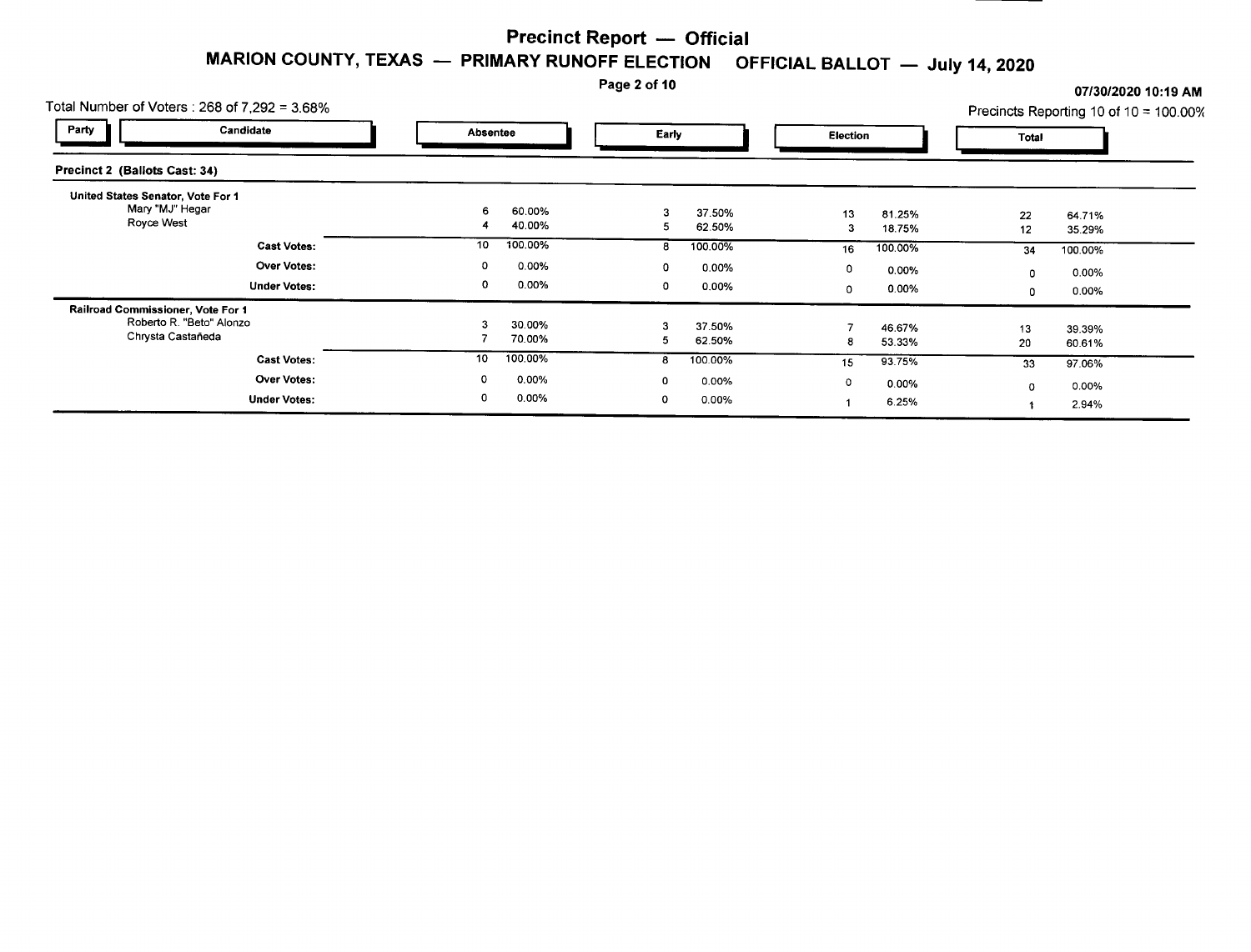# Page 3 of 10 **07/30/2020 10:19** AM

| Total Number of Voters: $268$ of $7.292 = 3.68\%$                                  |                                    |                            |                                    | . <b>.</b><br>Precincts Reporting 10 of 10 = 100.00% |
|------------------------------------------------------------------------------------|------------------------------------|----------------------------|------------------------------------|------------------------------------------------------|
| Party<br>Candidate                                                                 | <b>Absentee</b>                    | Early                      | Election                           | Total                                                |
| Precinct 3 (Ballots Cast: 17)                                                      |                                    |                            |                                    |                                                      |
| United States Senator, Vote For 1<br>Mary "MJ" Hegar<br>Royce West                 | $\overline{2}$<br>22.22%<br>77.78% | 0<br>0.00%<br>100.00%<br>2 | 33.33%<br>$\overline{2}$<br>66.67% | 23.53%<br>4<br>76.47%<br>13                          |
| <b>Cast Votes:</b>                                                                 | 100.00%<br>9                       | 100.00%<br>2               | 100.00%<br>6                       | 17<br>100.00%                                        |
| <b>Over Votes:</b>                                                                 | 0.00%<br>0                         | 0.00%<br>0                 | 0<br>$0.00\%$                      | 0.00%<br>$\mathbf 0$                                 |
| <b>Under Votes:</b>                                                                | 0<br>0.00%                         | 0<br>0.00%                 | 0.00%<br>0                         | 0.00%<br>0                                           |
| Railroad Commissioner, Vote For 1<br>Roberto R. "Beto" Alonzo<br>Chrysta Castañeda | 44.44%<br>55.56%<br>5              | 2<br>100.00%<br>0.00%<br>0 | 50.00%<br>50.00%<br>3              | 52.94%<br>47.06%                                     |
| <b>Cast Votes:</b>                                                                 | 100.00%<br>9                       | 100.00%<br>2               | 100.00%<br>6                       | 17<br>100.00%                                        |
| Over Votes:<br><b>Under Votes:</b>                                                 | 0<br>0.00%<br>0<br>$0.00\%$        | 0.00%<br>0<br>0.00%        | 0<br>0.00%<br>0.00%<br>0           | 0.00%<br>0<br>$0.00\%$<br>0                          |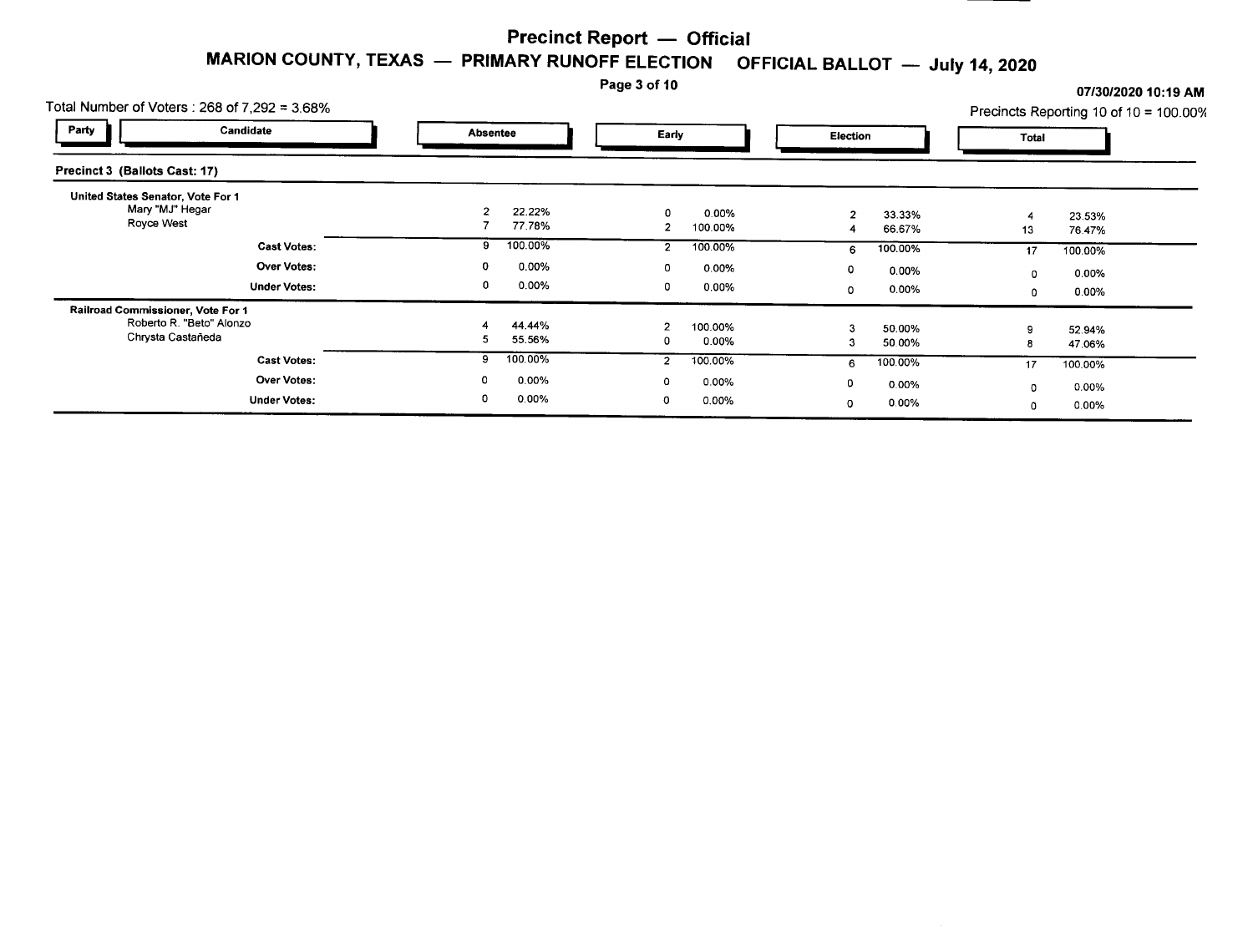#### Page 4 of 10 *07/30/2020* **10:19 AM**

| Total Number of Voters: $268$ of $7.292 = 3.68\%$ |                      |             |                      | Precincts Reporting 10 of 10 = 100.00% |
|---------------------------------------------------|----------------------|-------------|----------------------|----------------------------------------|
| Party<br>Candidate                                | <b>Absentee</b>      | Early       | Election             | Total                                  |
| Precinct 4 (Ballots Cast: 20)                     |                      |             |                      |                                        |
| United States Senator, Vote For 1                 |                      |             |                      |                                        |
| Mary "MJ" Hegar                                   | 72.73%<br>8          | 66.67%      | 50.00%<br>າ          | 12<br>66.67%                           |
| Royce West                                        | 27.27%<br>3          | 33.33%      | 50.00%               | 33.33%<br>6                            |
| <b>Cast Votes:</b>                                | 100.00%<br>11        | 75.00%<br>3 | 80.00%               | 90.00%<br>18                           |
| Over Votes:                                       | 0.00%<br>0           | 0.00%<br>Ω  | $\circ$<br>0.00%     | 0.00%<br>0                             |
| <b>Under Votes:</b>                               | 0<br>0.00%           | 25.00%      | 20.00%               | 10.00%<br>$\overline{2}$               |
| Railroad Commissioner, Vote For 1                 |                      |             |                      |                                        |
| Roberto R. "Beto" Alonzo                          | 45.45%               | 66.67%      | 60.00%               | 52.63%<br>10                           |
| Chrysta Castañeda                                 | 54.55%<br>6          | 33.33%      | 40.00%               | 47.37%<br>9                            |
| <b>Cast Votes:</b>                                | 100.00%<br>11        | 75.00%      | 100.00%<br>5         | 95.00%<br>19                           |
| <b>Over Votes:</b>                                | $\mathbf 0$<br>0.00% | 0.00%       | $\mathbf 0$<br>0.00% | $0.00\%$<br>O                          |
| <b>Under Votes:</b>                               | 0.00%<br>0           | 25.00%      | 0.00%<br>0           | 5.00%                                  |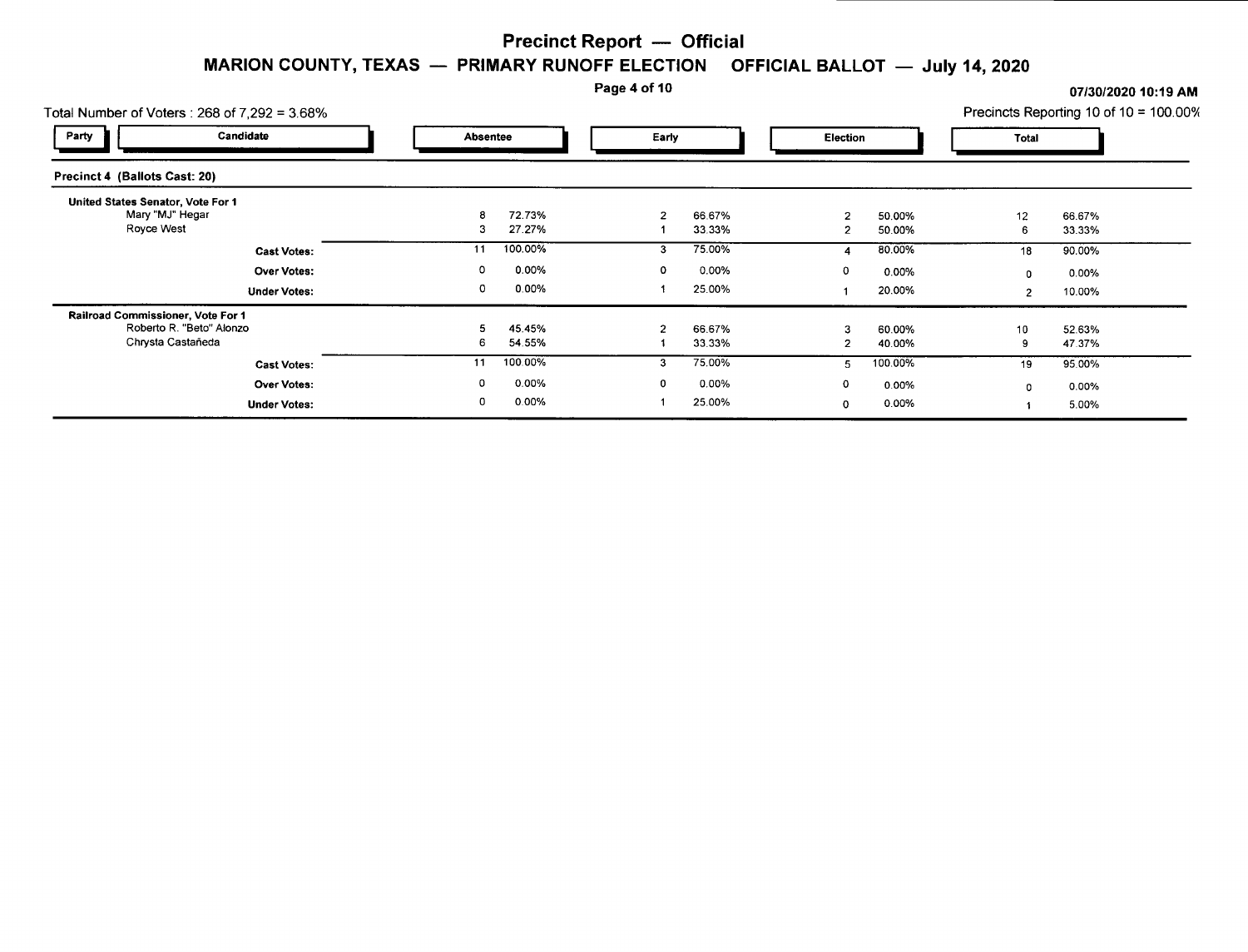Page 5 of 10 **07/30/2020 10:19 AM** 

|                                                 | Total Number of Voters : 268 of 7,292 = 3.68% |        |                  | Page 5 of 10 |                   |                  |                  |              | 07/30/2020 10:19 AM<br>Precincts Reporting 10 of $10 = 100.00\%$ |  |
|-------------------------------------------------|-----------------------------------------------|--------|------------------|--------------|-------------------|------------------|------------------|--------------|------------------------------------------------------------------|--|
| Party                                           | Candidate                                     |        | <b>Absentee</b>  |              | Early             |                  | Election         |              |                                                                  |  |
| Precinct 5 (Ballots Cast: 27)                   |                                               |        |                  |              |                   |                  |                  |              |                                                                  |  |
| United States Senator, Vote For 1<br>Royce West | Mary "MJ" Hegar                               |        | 77.78%<br>22.22% | 0            | 0.00%<br>0.00%    | 12               | 33.33%<br>66.67% | 13<br>14     | 48.15%<br>51.85%                                                 |  |
|                                                 | <b>Cast Votes:</b>                            | 9      | 100.00%          | 0            | 0.00%             | 18               | 100.00%          | 27           | 100.00%                                                          |  |
|                                                 | <b>Over Votes:</b><br><b>Under Votes:</b>     | 0<br>0 | 0.00%<br>0.00%   | 0<br>0       | 0.00%<br>0.00%    | 0<br>$\mathbf 0$ | 0.00%<br>0.00%   | 0<br>0       | 0.00%<br>0.00%                                                   |  |
| Railroad Commissioner, Vote For 1               | Roberto R. "Beto" Alonzo<br>Chrysta Castañeda |        | 55.56%<br>44.44% | 0            | 0.00%<br>0.00%    | 11<br>6          | 64.71%<br>35.29% | 16<br>10     | 61.54%<br>38.46%                                                 |  |
|                                                 | <b>Cast Votes:</b>                            | 9      | 100.00%          | 0            | 0.00%             | 17               | 94.44%           | 26           | 96.30%                                                           |  |
|                                                 | Over Votes:<br><b>Under Votes:</b>            | 0      | 0.00%<br>0.00%   | $\Omega$     | $0.00\%$<br>0.00% | $\mathbf 0$      | 0.00%<br>5.56%   | $\mathbf{0}$ | 0.00%<br>3.70%                                                   |  |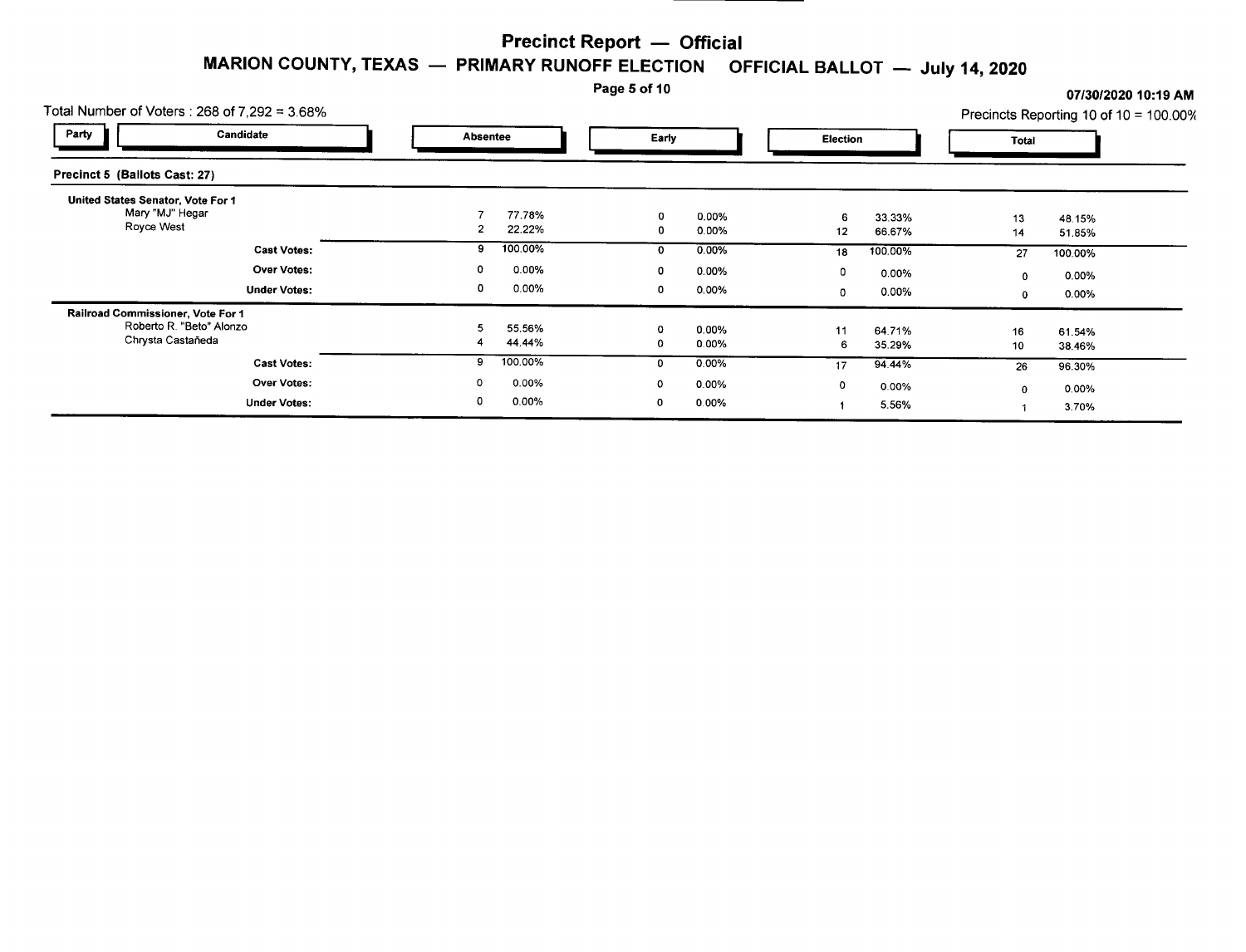#### Page 6 of 10 **07/30/2020 10:19** AM

| Total Number of Voters : $268$ of $7.292 = 3.68\%$ |                 | Precincts Reporting 10 of 10 = 100.00% |       |         |    |             |              |         |  |
|----------------------------------------------------|-----------------|----------------------------------------|-------|---------|----|-------------|--------------|---------|--|
| Candidate<br>Party                                 | <b>Absentee</b> |                                        | Early |         |    | Election    |              | Total   |  |
| Precinct 6 (Ballots Cast: 41)                      |                 |                                        |       |         |    |             |              |         |  |
| United States Senator, Vote For 1                  |                 |                                        |       |         |    |             |              |         |  |
| Mary "MJ" Hegar                                    | 26.09%<br>6     |                                        |       | 33.33%  |    | 26.67%      | 11           | 26.83%  |  |
| Royce West                                         | 73.91%<br>17    |                                        |       | 66.67%  | 11 | 73.33%      | 30           | 73.17%  |  |
| <b>Cast Votes:</b>                                 | 100.00%<br>23   |                                        | 3     | 100.00% | 15 | 100.00%     | 41           | 100.00% |  |
| <b>Over Votes:</b>                                 | 0               | 0.00%                                  | 0     | 0.00%   | 0  | 0.00%       | $^{\circ}$   | 0.00%   |  |
| <b>Under Votes:</b>                                | 0               | 0.00%                                  | 0     | 0.00%   | 0  | 0.00%       | $\mathbf 0$  | 0.00%   |  |
| Railroad Commissioner, Vote For 1                  |                 |                                        |       |         |    |             |              |         |  |
| Roberto R. "Beto" Alonzo                           | 52.17%<br>12    |                                        |       | 33.33%  |    | 60.00%      | 22           | 53.66%  |  |
| Chrysta Castañeda                                  | 47.83%<br>11    |                                        | 2     | 66.67%  |    | 40.00%<br>6 | 19           | 46.34%  |  |
| <b>Cast Votes:</b>                                 | 100.00%<br>23   |                                        | 3     | 100.00% | 15 | 100.00%     | 41           | 100.00% |  |
| Over Votes:                                        | 0               | 0.00%                                  | 0     | 0.00%   | 0  | 0.00%       | $\mathbf{0}$ | 0.00%   |  |
| <b>Under Votes:</b>                                | 0               | 0.00%                                  | 0     | 0.00%   | 0  | 0.00%       | $\Omega$     | 0.00%   |  |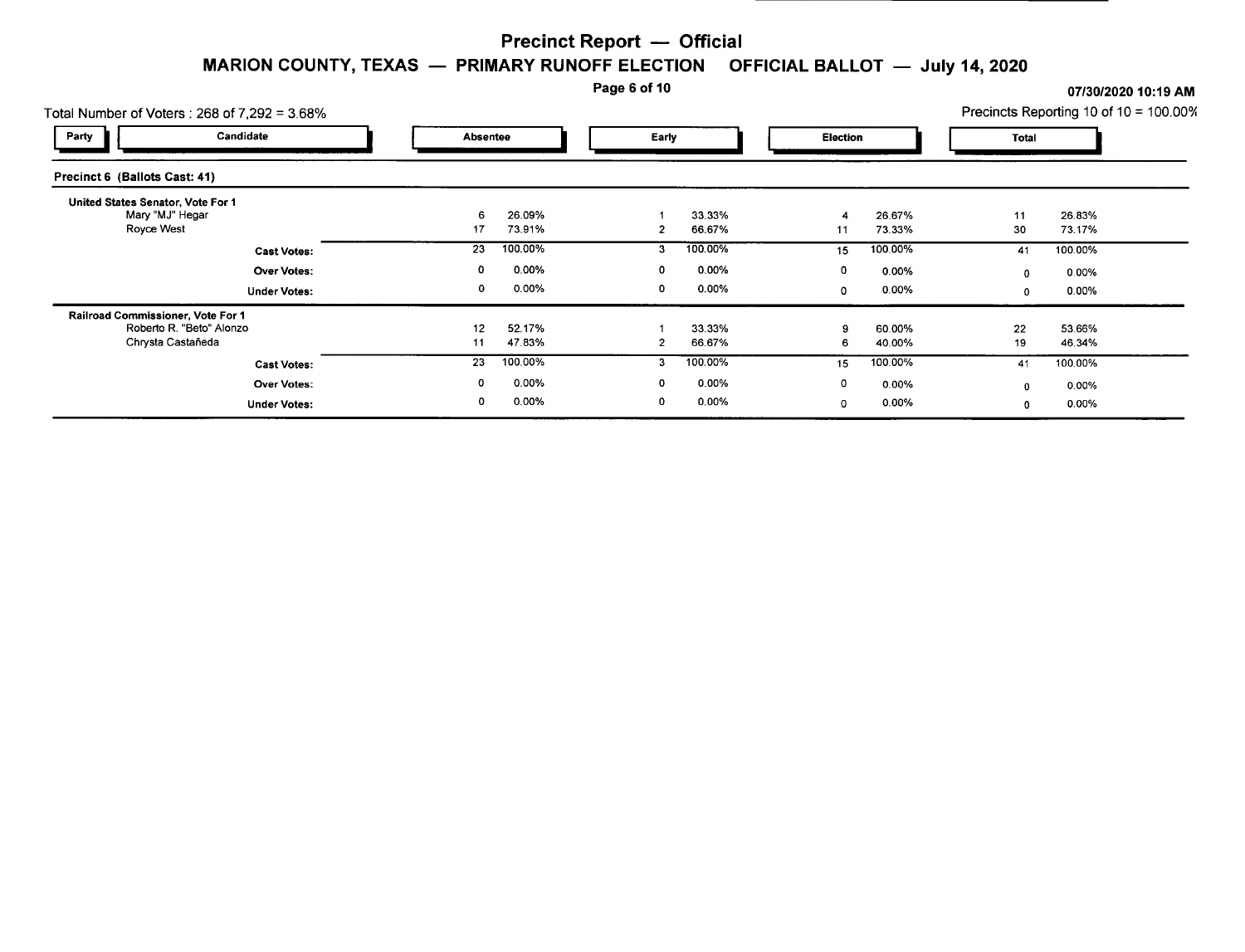Page 7 of 10

| Total Number of Voters : 268 of 7,292 = 3.68%        |    |                 | Page 7 of 10 |         |    |                 | Precincts Reporting 10 of 10 = 100.00% |         | 07/30/2020 10:19 AM |
|------------------------------------------------------|----|-----------------|--------------|---------|----|-----------------|----------------------------------------|---------|---------------------|
| Party<br>Candidate                                   |    | <b>Absentee</b> |              | Early   |    | <b>Election</b> |                                        |         |                     |
| Precinct 7 (Ballots Cast: 53)                        |    |                 |              |         |    |                 |                                        |         |                     |
| United States Senator, Vote For 1<br>Mary "MJ" Hegar |    | 25.81%          |              | 22.22%  |    | 30.77%          | 14                                     | 26.42%  |                     |
| Royce West                                           | 23 | 74.19%          |              | 77.78%  |    | 69.23%          | 39                                     | 73.58%  |                     |
| <b>Cast Votes:</b>                                   | 31 | 100.00%         | 9            | 100.00% | 13 | 100.00%         | 53                                     | 100.00% |                     |
| <b>Over Votes:</b>                                   | 0  | $0.00\%$        | 0            | 0.00%   | 0  | 0.00%           | 0                                      | 0.00%   |                     |
| <b>Under Votes:</b>                                  | 0  | 0.00%           | 0            | 0.00%   | 0  | 0.00%           | 0                                      | 0.00%   |                     |
| Railroad Commissioner, Vote For 1                    |    |                 |              |         |    |                 |                                        |         |                     |
| Roberto R. "Beto" Alonzo                             | 17 | 56.67%          |              | 37.50%  | 9  | 69.23%          | 29                                     | 56.86%  |                     |
| Chrysta Castañeda                                    | 13 | 43.33%          |              | 62.50%  |    | 30.77%          | 22                                     | 43.14%  |                     |
| <b>Cast Votes:</b>                                   | 30 | 96.77%          |              | 88.89%  | 13 | 100.00%         | 51                                     | 96.23%  |                     |
| <b>Over Votes:</b>                                   | 0  | 0.00%           | 0            | 0.00%   | 0  | 0.00%           | $\mathbf 0$                            | 0.00%   |                     |
| <b>Under Votes:</b>                                  |    | 3.23%           |              | 11.11%  | 0  | $0.00\%$        | 2                                      | 3.77%   |                     |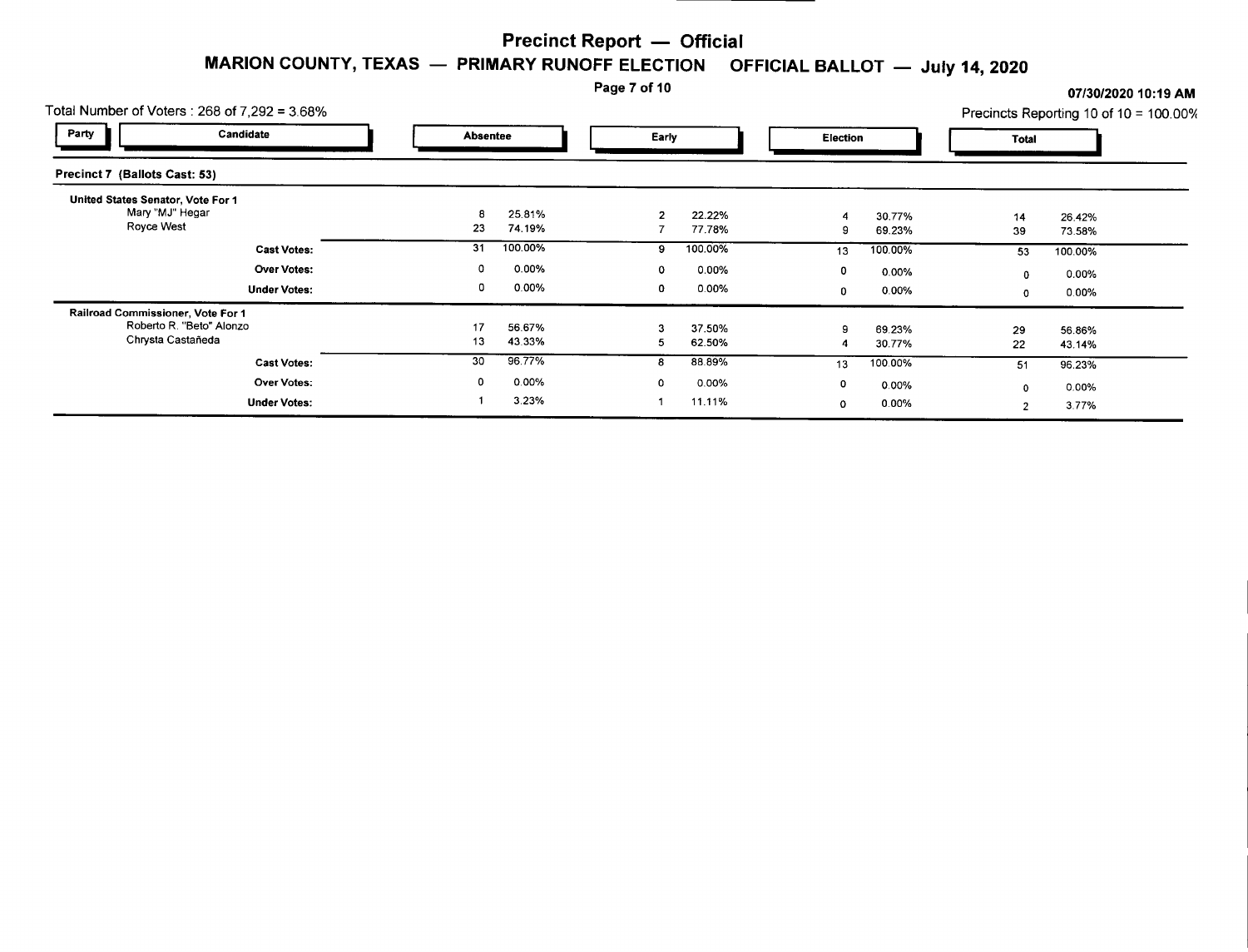Page 8 of 10 **07/30/2020 10:19 AM** 

| Total Number of Voters: $268$ of $7.292 = 3.68\%$                                  |                        |                       |                            |                              |  |  |  |  |  |  |  |
|------------------------------------------------------------------------------------|------------------------|-----------------------|----------------------------|------------------------------|--|--|--|--|--|--|--|
| Party<br>Candidate                                                                 | <b>Absentee</b>        | Early                 | <b>Election</b>            | Total                        |  |  |  |  |  |  |  |
| Precinct 8 (Ballots Cast: 31)                                                      |                        |                       |                            |                              |  |  |  |  |  |  |  |
| United States Senator, Vote For 1<br>Mary "MJ" Hegar<br>Royce West                 | 25.00%<br>75.00%<br>12 | 14.29%<br>85.71%<br>6 | 50.00%<br>з<br>50.00%<br>3 | 27.59%<br>8<br>21<br>72.41%  |  |  |  |  |  |  |  |
| <b>Cast Votes:</b>                                                                 | 100.00%<br>16          | 87.50%                | 85.71%<br>6                | 29<br>93.55%                 |  |  |  |  |  |  |  |
| <b>Over Votes:</b>                                                                 | 0.00%<br>0             | 0.00%<br>0            | $\mathbf 0$<br>0.00%       | 0.00%<br>0                   |  |  |  |  |  |  |  |
| <b>Under Votes:</b>                                                                | 0<br>0.00%             | 12.50%                | 14.29%                     | 6.45%<br>$\overline{2}$      |  |  |  |  |  |  |  |
| Railroad Commissioner, Vote For 1<br>Roberto R. "Beto" Alonzo<br>Chrysta Castañeda | 56.25%<br>9<br>43.75%  | 57.14%<br>42.86%<br>3 | 16.67%<br>83.33%<br>5      | 14<br>48.28%<br>15<br>51.72% |  |  |  |  |  |  |  |
| <b>Cast Votes:</b>                                                                 | 100.00%<br>16          | 87.50%                | 85.71%<br>6                | 93.55%<br>29                 |  |  |  |  |  |  |  |
| <b>Over Votes:</b>                                                                 | 0.00%<br>0             | 0.00%<br>0            | $\mathbf 0$<br>0.00%       | 0.00%<br>$^{\circ}$          |  |  |  |  |  |  |  |
| <b>Under Votes:</b>                                                                | 0.00%<br>٥             | 12.50%                | 14.29%                     | 6.45%<br>$\overline{2}$      |  |  |  |  |  |  |  |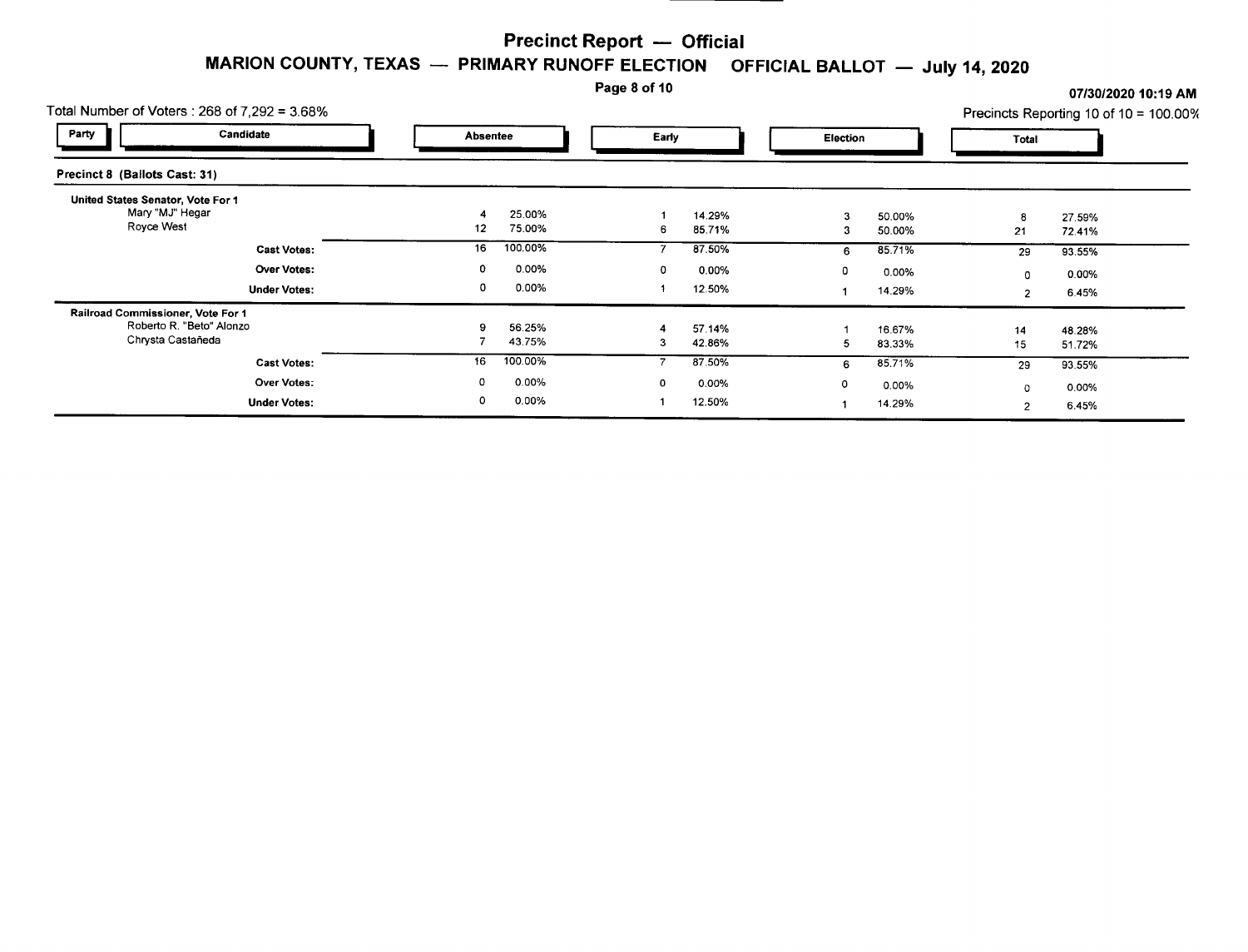#### Page 9 of 10 **07/30/2020 10:19** AM

 $\sim$ 

|                                                 |                                                                 |                          |                           | Page 9 of 10        |                           |        |                              |                           | 07/30/2020 10:19 AM                    |  |
|-------------------------------------------------|-----------------------------------------------------------------|--------------------------|---------------------------|---------------------|---------------------------|--------|------------------------------|---------------------------|----------------------------------------|--|
|                                                 | Total Number of Voters: 268 of 7.292 = 3.68%                    |                          |                           |                     |                           |        |                              |                           | Precincts Reporting 10 of 10 = 100.009 |  |
| Party                                           | Candidate                                                       |                          | Absentee                  |                     | Early                     |        | Election                     |                           |                                        |  |
| Precinct 9 (Ballots Cast: 17)                   |                                                                 |                          |                           |                     |                           |        |                              |                           |                                        |  |
| United States Senator, Vote For 1<br>Royce West | Mary "MJ" Hegar                                                 |                          | 50.00%<br>50.00%          | 2                   | 0.00%<br>100.00%          | 6      | 85.71%<br>14.29%             | 10                        | 58.82%<br>41.18%                       |  |
|                                                 | <b>Cast Votes:</b><br><b>Over Votes:</b><br><b>Under Votes:</b> | 0<br>0                   | 100.00%<br>0.00%<br>0.00% | 2<br>0              | 100.00%<br>0.00%<br>0.00% | 0<br>0 | 100.00%<br>0.00%<br>$0.00\%$ | 17<br>0<br>0              | 100.00%<br>0.00%<br>$0.00\%$           |  |
| Railroad Commissioner, Vote For 1               | Roberto R. "Beto" Alonzo<br>Chrysta Castañeda                   | 3                        | 50.00%<br>50.00%          |                     | 50.00%<br>50.00%          | 2      | 71.43%<br>28.57%             | $\Omega$<br>6             | 60.00%<br>40.00%                       |  |
|                                                 | <b>Cast Votes:</b><br><b>Over Votes:</b><br><b>Under Votes:</b> | 6<br>0<br>$\overline{2}$ | 75.00%<br>0.00%<br>25.00% | $\overline{2}$<br>0 | 100.00%<br>0.00%<br>0.00% | 0<br>0 | 100.00%<br>0.00%<br>0.00%    | 15<br>0<br>$\overline{2}$ | 88.24%<br>$0.00\%$<br>11.76%           |  |